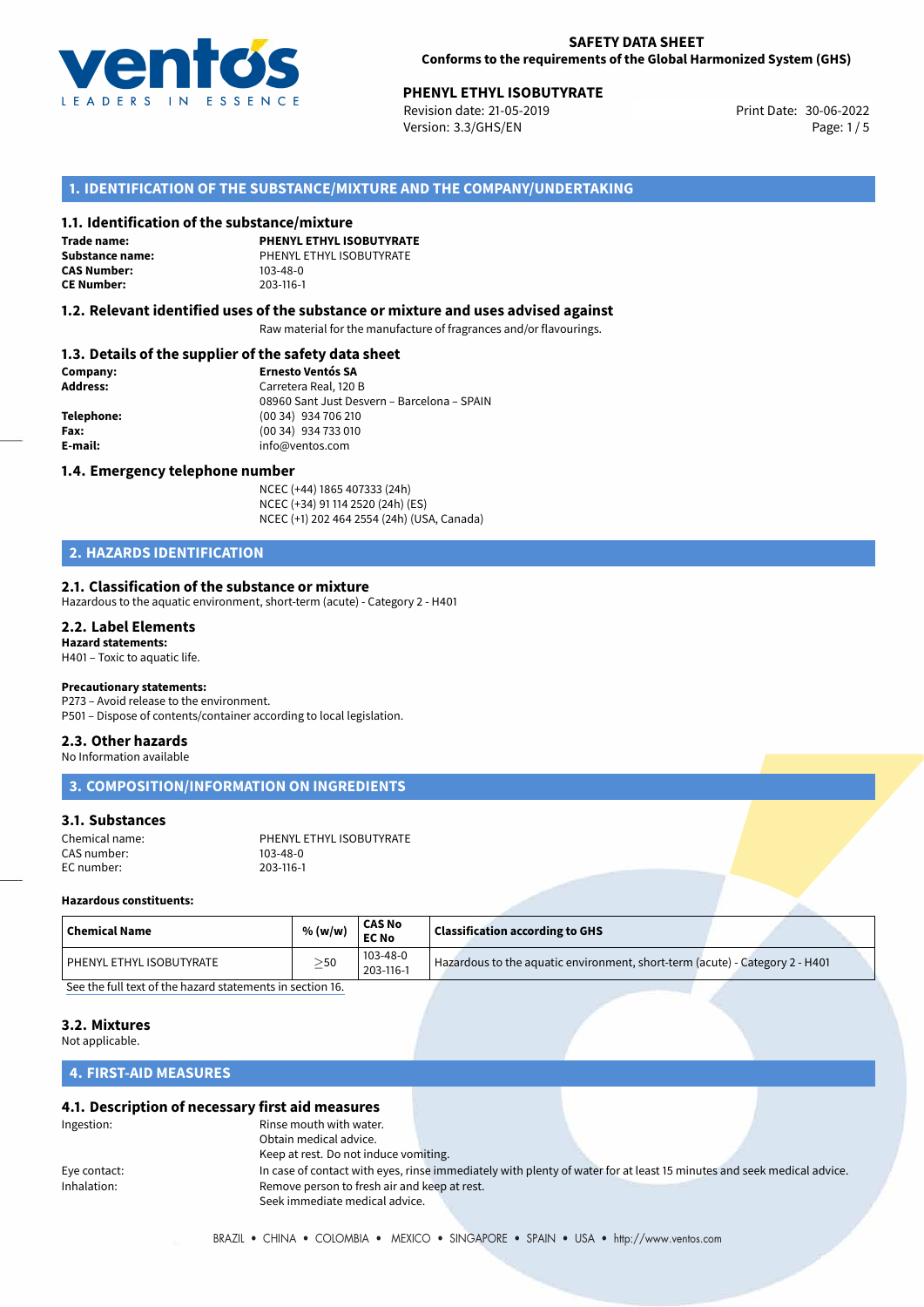

# **PHENYL ETHYL ISOBUTYRATE**<br>30-06-2022 **Print Date: 21-05-2019** Print Date: 30-06-2022

Revision date: 21-05-2019 Version: 3.3/GHS/EN Page: 2 / 5

Skin contact: Take off immediately all contaminated clothing. Thoroughly wash affected skin with soap and water. Seek medical attention if symptoms persist.

## **4.2. Most important symptoms and effects, both acute and delayed**

No information available.

## **4.3. Indication of any immediate medical attention and special treatment needed**

No information available.

# **5. FIRE-FIGHTING MEASURES**

## **5.1. Extinguishing Media**

Water spray, carbon dioxide, dry chemical powder or appropriate foam. For safety reasons do not use full water jet.

### **5.2. Special hazards arising from the substance or mixture**

Known or Anticipated Hazardous Products of Combustion: Emits toxic fumes under fire conditions.

### **5.3. Advice for firefighters**

High temperatures can lead to high pressures inside closed containers. Avoid inhalation of vapors that are created. Use appropriate respiratory protection. Do not allow spillage of fire to be poured into drains or watercourses. Wear self-contained breathing apparatus and protective clothing.

# **6. ACCIDENTAL RELEASE MEASURES**

### **6.1. Personal precautions, protective equipment and emergency procedures**

Evacuate surronding areas. Ensure adequate ventilation. Keep unnecessary and unprotected personnel from entering. Do not breathe vapor/spray. Avoid contact with skin and eyes. Information regarding personal protective measures: see section 8.

### **6.2. Environmental precautions**

To avoid possible contamination of the environment, do not discharge into any drains, surface waters or groundwaters.

### **6.3. Methods and materials for containment and cleaning up**

Cover with an inert, inorganic, non-combustible absorbent material (e.g. dry-lime, sand, soda ash). Place in covered containers using non-sparking tools and transport outdoors. Avoid open flames or sources of ignition (e.g. pilot lights on gas hot water heater). Ventilate area and wash spill site after material pickup is complete.

### **6.4. Reference to other sections**

Information regarding exposure controls, personal protection and disposal considerations can be found in sections 8 and 13.

### **7. HANDLING AND STORAGE**

### **7.1. Precautions for safe handling**

Do not store or handle this material near food or drinking water. Do not smoke. Avoid contact with the eyes, skin and clothing. Wear protective clothing and use glasses. Observe the rules of safety and hygiene at work. Keep in the original container or an alternative made from a compatible material.

### **7.2. Conditions for safe storage, including any incompatibilities**

Store in tightly closed and preferably full containers in a cool, dry and ventilated area, protected from light. Keep away from sources of ignition (e.g. hot surfaces, sparks, flame and static discharges). Keep away from incompatible materials (see section 10).

## **7.3. Specific end use(s)**

No information available.

## **8. EXPOSURE CONTROLS AND PERSONAL PROTECTION**

## **8.1. Control parameters**

Components with occupational exposure limits: None known.

### **8.2. Exposure controls**

Measures should be taken to prevent materials from being splashed into the body. Provide adequate ventilation, according to the conditions of use. Use a mechanical exhaust if required.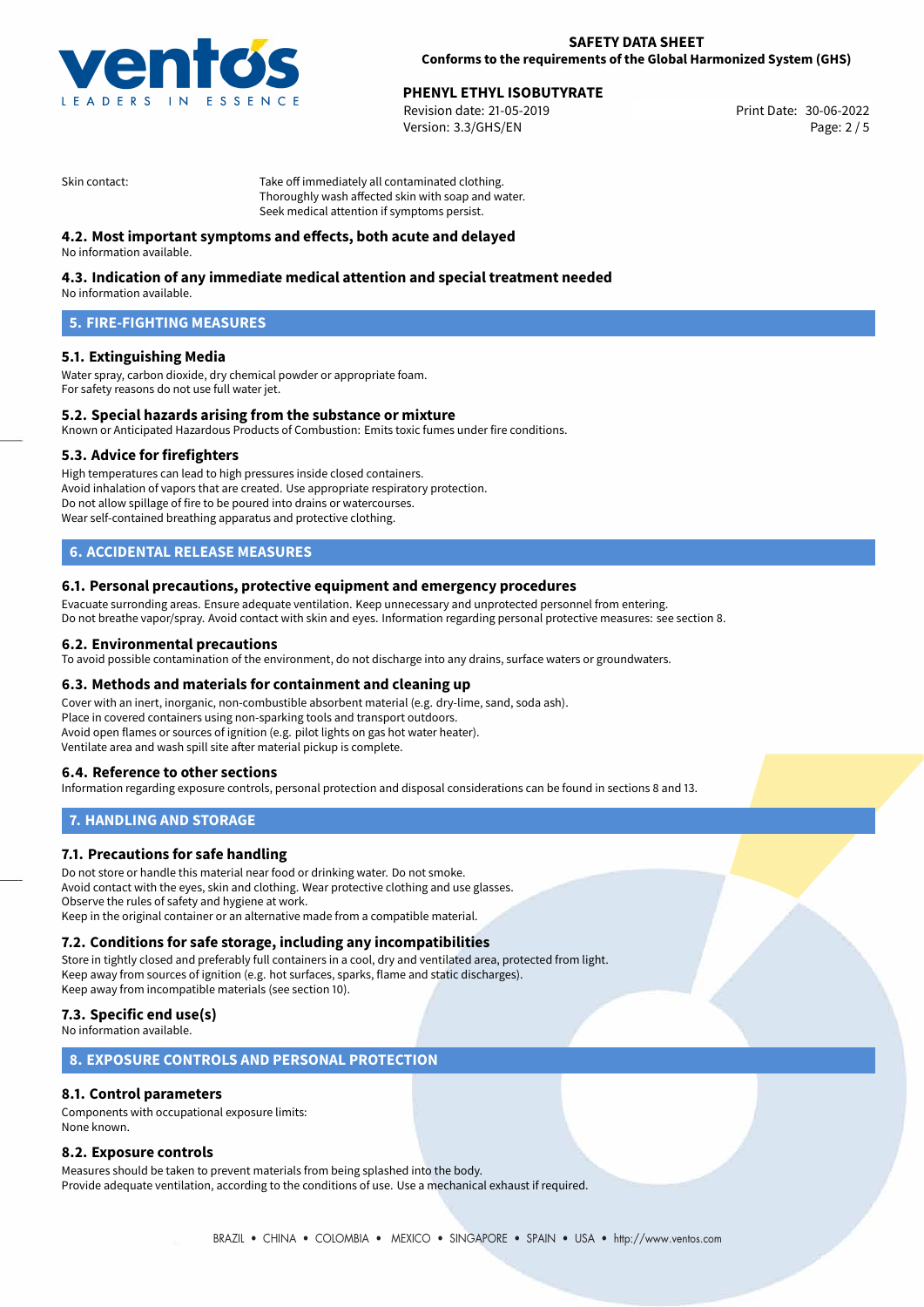

# **PHENYL ETHYL ISOBUTYRATE**<br>30-06-2022 Revision date: 21-05-2019

Revision date: 21-05-2019 Version: 3.3/GHS/EN Page: 3 / 5

## **8.3. Individual protection measures, such as personal protective equipment**

Eye/Face protection: Chemical safety goggles are recommended. Wash contaminated goggles before reuse. Chemical-resistant gloves are recommended. Wash contaminated gloves before reuse. Body protection: Personal protective equipment for the body should be selected based on the task being performed and the risks involved. Respiratory Protection: In case of insufficient ventilation, use suitable respiratory equipment. Environmental exposure controls: Emissions from ventilation or process equipment should be checked to ensure they comply with environmental protection legislation. In some cases, filters or engineering modifications to the process equipment will be necessary to reduce emissions to acceptable levels.

# **9. PHYSICAL AND CHEMICAL PROPERTIES**

### **9.1. Information on basic physical and chemical properties**

| Appearance:                            | Liquid                    |
|----------------------------------------|---------------------------|
| Colour:                                | Conforms to standard      |
| Odour:                                 | Conforms to standard      |
| Odour theshold:                        | Not determined            |
| pH:                                    | Not determined            |
| Melting point/freezing point:          | Not determined            |
| Boling point/boiling range:            | 230                       |
| Flash point:                           | $100^{\circ}$ C           |
| Evaporation rate:                      | Not determined            |
| Flammability:                          | Not determined            |
| Lower flammability/Explosive limit:    | Not determined            |
| Upper flammability/Explosive limit:    | Not determined            |
| Vapour pressure:                       | Not determined            |
| Vapour Density:                        | Not determined            |
| Density:                               | $0,985-0,995$ g/mL (20°C) |
| Relative density:                      | $0,985 - 0,995$ (20°C)    |
| Water solubility:                      | 1:3 IN ETHANOL 80°        |
| Solubility in other solvents:          | SOLUBLE IN ETHANOL        |
| Partition coefficient n-octanol/water: | Not determined            |
| Auto-ignition temperature:             | Not determined            |
| Decomposition temperature:             | Not determined            |
| Viscosity, dynamic:                    | Not determined            |
| Viscosity, kinematic:                  | Not determined            |
| Explosive properties:                  | Not determined            |
| Oxidising properties:                  | Not determined            |

## **10. STABILITY AND REACTIVITY**

### **10.1. Reactivity**

No hazardous reactions if stored and handled as prescribed/indicated.

### **10.2. Chemical stability**

The product is stable if stored and handled as prescribed/indicated.

### **10.3. Possibility of hazardous reactions**

No hazardous reactions if stored and handled as prescribed/indicated.

#### **10.4. Conditions to Avoid**

Conditions to Avoid: Excessive heat, flame or other ignition sources.

### **10.5. Incompatible materials**

Avoid contact with strong acids and bases and oxidizing agents.

### **10.6. Hazardous decomposition products**

During combustion may form carbon monoxide and unidentified organic compounds.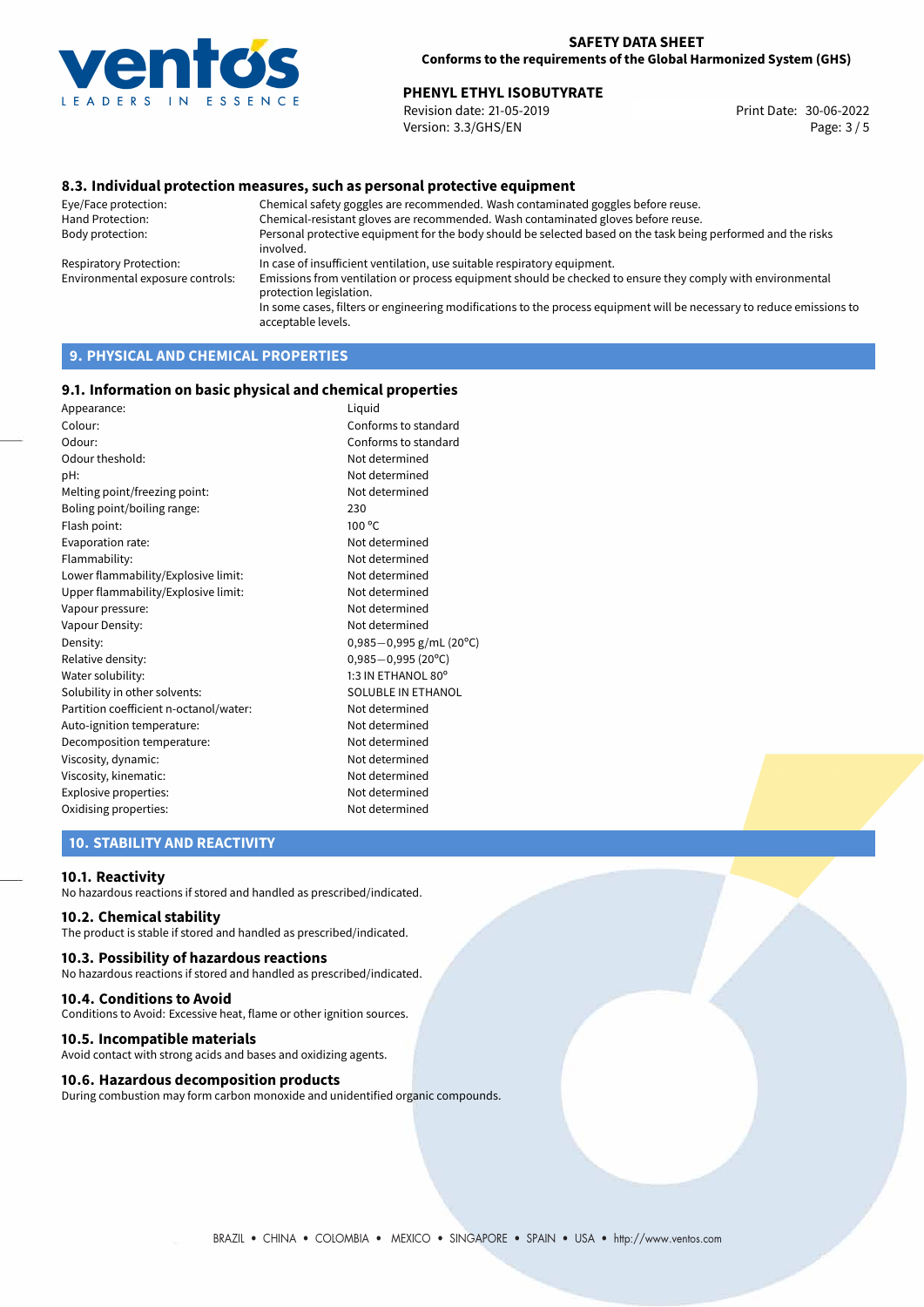

## **SAFETY DATA SHEET Conforms to the requirements of the Global Harmonized System (GHS)**

# **PHENYL ETHYL ISOBUTYRATE**<br>30-06-2022 Revision date: 21-05-2019

Revision date: 21-05-2019 Version: 3.3/GHS/EN Page: 4/5

# **11. TOXICOLOGICAL INFORMATION**

| Based on the data available, the criteria for classification are not met. |
|---------------------------------------------------------------------------|
| Based on the data available, the criteria for classification are not met. |
| Based on the data available, the criteria for classification are not met. |
| Based on the data available, the criteria for classification are not met. |
| Based on the data available, the criteria for classification are not met. |
| Based on the data available, the criteria for classification are not met. |
| Based on the data available, the criteria for classification are not met. |
| Based on the data available, the criteria for classification are not met. |
| Based on the data available, the criteria for classification are not met. |
| Based on the data available, the criteria for classification are not met. |
|                                                                           |

# **12. ECOLOGICAL INFORMATION**

### **12.1. Toxicity**

**Assessment:** Toxic to aquatic life. **Experimental/calculated data:** No information available.

### **12.2. Degradability**

Biodegradation : > 81%. (OECD 301 D).

#### **12.3. Bioaccumulative potential** No information available.

## **12.4. Soil mobility**

No information available.

## **12.5. Other adverse effects**

See also sections 6, 7, 13 and 15 Do not allow to get into waste water or waterways.

### **13. DISPOSAL CONSIDERATIONS**

### **13.1. Waste treatment methods**

Dispose of in accordance with national and local environmental regulations.

# **14. TRANSPORT INFORMATION**

|                                  | <b>ADR/RID/ADN</b>                | <b>IMDG</b>                       | <b>IATA-ICAO</b>                  |
|----------------------------------|-----------------------------------|-----------------------------------|-----------------------------------|
| 14.1. UN Number                  | Not classified as hazardous goods | Not classified as hazardous goods | Not classified as hazardous goods |
| 14.2. UN Proper Shipping Name    | Not applicable                    | Not applicable                    | Not applicable                    |
| 14.3. Transport Hazard Class(es) | Not applicable                    | Not applicable                    | Not applicable                    |
| 14.4. Packing Group              | Not applicable                    | Not applicable                    | Not applicable                    |
| 14.5. Environmental hazards      | No                                | <b>No</b>                         | No.                               |
| Additional information           |                                   |                                   |                                   |

# **14.6 Special precautions for user**

None known

### **14.7. Transport in bulk according to Annex II of MARPOL 73/78 and the IBC Code**

No information available

## **15. REGULATORY INFORMATION**

### **15.1. Safety, health and environmental regulations/legislation specific for the substance or mixture** No information available

### **16. OTHER INFORMATION**

**Full text of the R-phrases, hazard statements and precautionary statements mentioned in section 3:** H401 – Toxic to aquatic life.